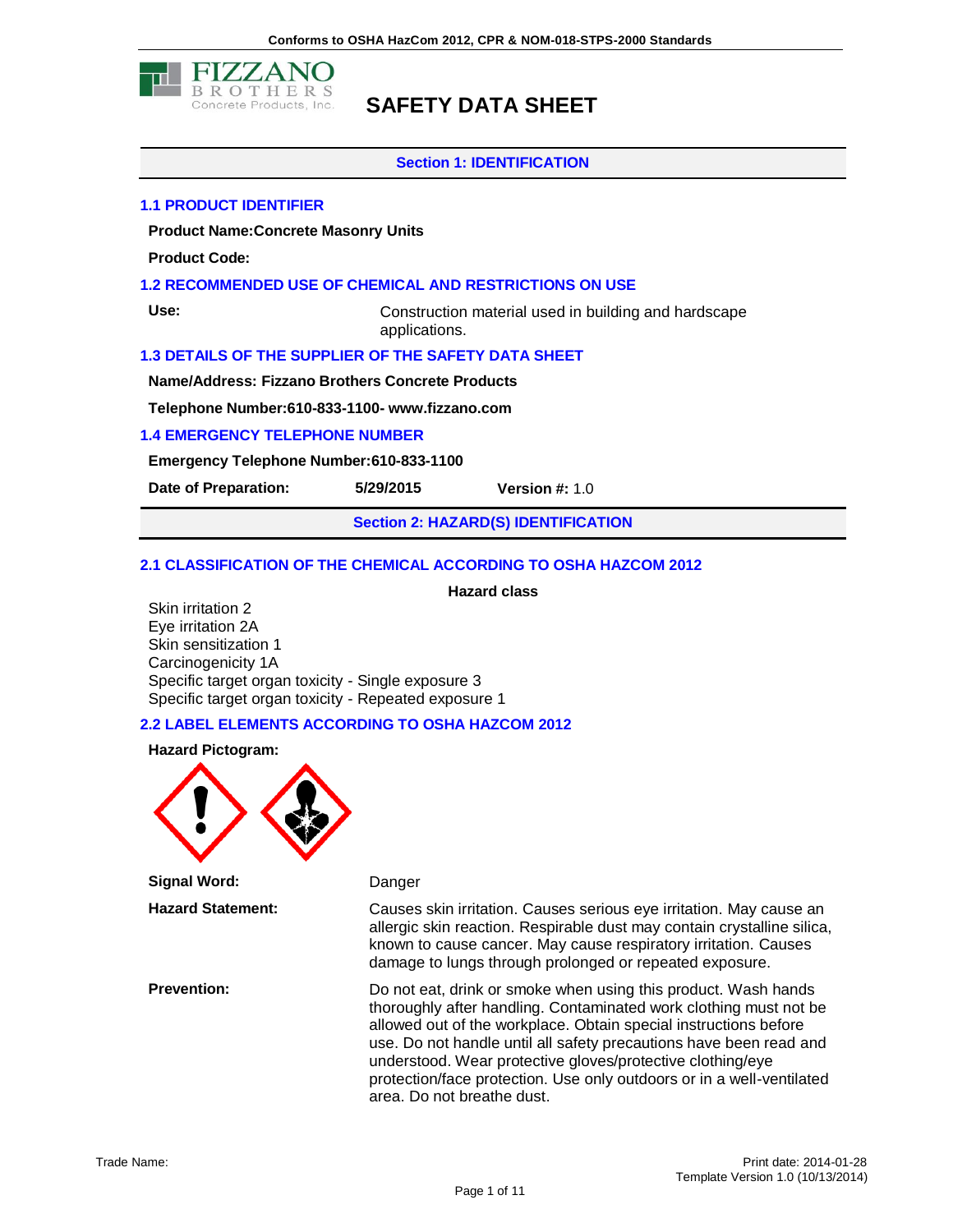

| <b>Response:</b> | If exposed or concerned: Get medical advice/attention. If on skin:<br>Wash with plenty of water. Take off contaminated clothing and<br>wash it before reuse. If skin irritation or rash occurs: Get medical<br>advice/attention. If in eyes: Rinse cautiously with water for several<br>minutes. Remove contact lenses, if present and easy to do.<br>Continue rinsing. If eye irritation persists: Get medical<br>advice/attention. If inhaled: Remove person to fresh air and keep<br>comfortable for breathing. Call a poison center/doctor if you feel<br>unwell. |
|------------------|-----------------------------------------------------------------------------------------------------------------------------------------------------------------------------------------------------------------------------------------------------------------------------------------------------------------------------------------------------------------------------------------------------------------------------------------------------------------------------------------------------------------------------------------------------------------------|
| Storage:         | Not applicable.                                                                                                                                                                                                                                                                                                                                                                                                                                                                                                                                                       |
| Disposal:        | Dispose of unused or unwanted concrete products in accordance<br>with all local, regional, national and international regulations.                                                                                                                                                                                                                                                                                                                                                                                                                                    |

#### **2.3 ADDITIONAL INFORMATION**

Hazards not otherwise classified: Not applicable.

47 % of the mixture consists of ingredient(s) of unknown acute toxicity.

This product is a hazardous chemical as defined by NOM-018-STPS-2000.

#### **Mexico Classification:**



**Blue = Health Red = Flammability Yellow = Reactivity White = Special**

**Hazard Rating:** 0 = minimal, 1 = slight, 2 = moderate, 3 = severe, 4 = extreme

**WHMIS Classification(s):**

Class D2A - Carcinogenicity Class D2A - Chronic Toxic Effects Class D2B - Skin/Eye Irritant

#### **WHMIS Hazard Symbols:**



**WHMIS Signal Word:** WARNING

**Section 3: COMPOSITION/INFORMATION ON INGREDIENTS**

#### **3.1 MIXTURES**

| Ingredient                          | UN#            | H/F/R/         | <b>CAS No</b>  | Wt. %      |
|-------------------------------------|----------------|----------------|----------------|------------|
|                                     |                |                |                |            |
| Coarse aggregate                    | Not available. | Not available. | Not available. | $15 - 60$  |
| Portland cement                     | Not available. | 1/0/0          | 65997-15-1     | $10 - 30$  |
| Ashes (residues)                    | Not available. | Not available. | 68131-74-8     | $0.1 - 30$ |
| Slags, ferrous metal, blast furnace | Not available. | Not available. | 65996-69-2     | $0.1 - 30$ |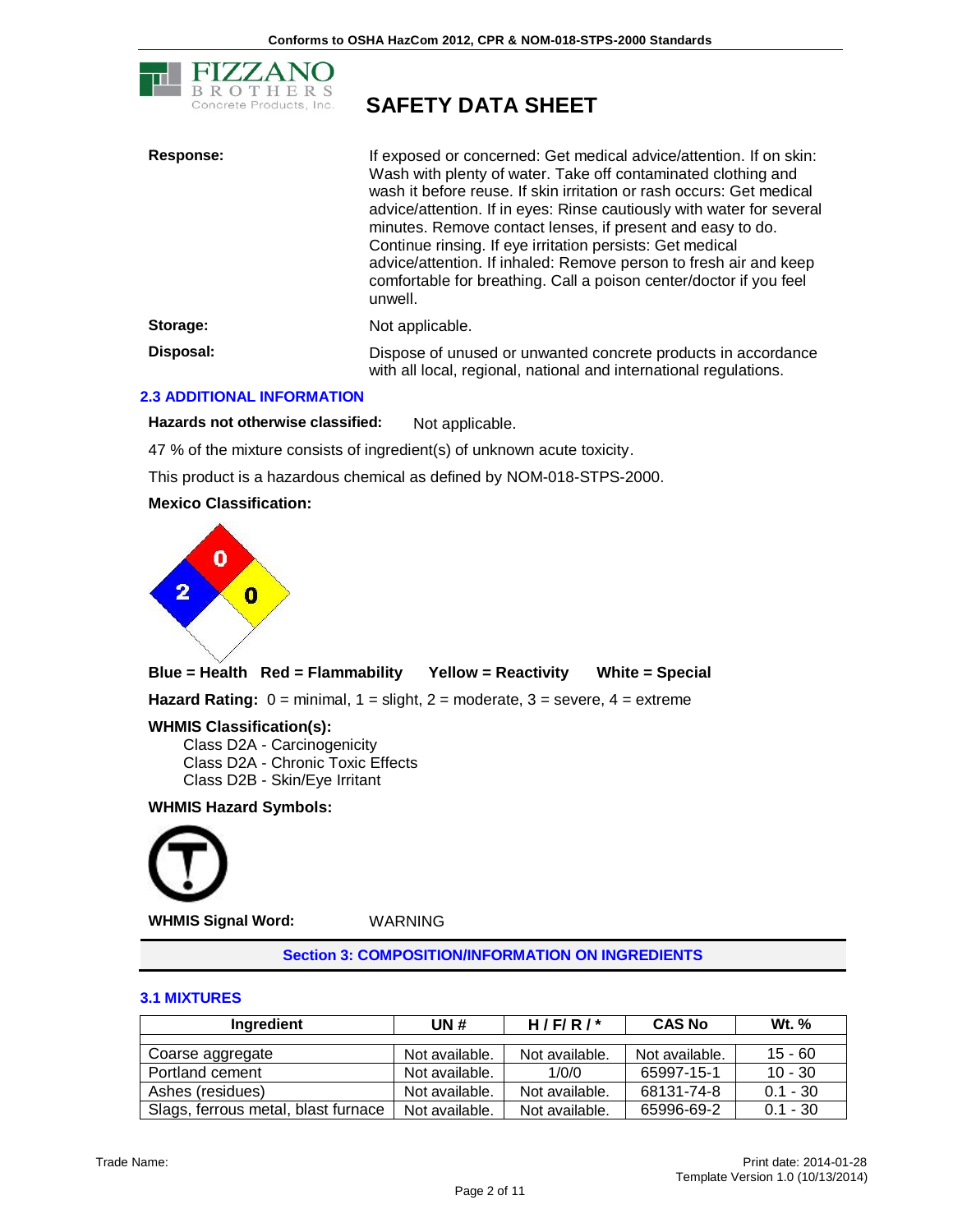

# **B R O T H E R S**<br>Concrete Products, Inc. **SAFETY DATA SHEET**

| Water                              | Not available. | Not available. | 7732-18-5      | $10 - 30$ |
|------------------------------------|----------------|----------------|----------------|-----------|
| Silica, crystalline, quartz        | Not available. | Not available. | 14808-60-7     | $3 - 7$   |
| Ferric oxide                       | <b>UN1376</b>  | 1/0/0          | 1309-37-1      | $1 - 5$   |
| Calcium carbonate                  | Not available. | 1/0/0          | 1317-65-3      | $1 - 5$   |
| Calcium hydroxide                  | Not available. | 3/0/0          | 1305-62-0      | $1 - 5$   |
| Silica, amorphous, fumed           | Not available. | Not available. | 7631-86-9      | $1 - 5$   |
| Admixtures (organic and inorganic) | Not available. | Not available. | Not available. | $01 - 1$  |

The exact percentage (concentration) of composition has been withheld as a trade secret in accordance with paragraph (i) of §1910.1200.

\* Per NOM-018-STPS-2000

**Section 4: FIRST- AID MEASURES**

#### **4.1 DESCRIPTION OF THE FIRST AID MEASURE**

| Eye:                                                                   | In case of contact, immediately flush eyes with plenty of water for at<br>least 15 minutes. If easy to do, remove contact lenses, if worn. If eye<br>irritation persists: Get medical advice/attention.        |  |
|------------------------------------------------------------------------|----------------------------------------------------------------------------------------------------------------------------------------------------------------------------------------------------------------|--|
| Skin:                                                                  | If irritation occurs, flush skin with plenty of water. Remove<br>contaminated clothing and shoes. Wash clothing before reuse. Call a<br>physician if irritation develops and persists.                         |  |
| Inhalation:                                                            | If breathing is difficult, remove victim to fresh air and keep at rest in a<br>position comfortable for breathing. Get medical advice/attention if<br>you feel unwell.                                         |  |
| Ingestion:                                                             | Not a normal route of exposure. If swallowed, do NOT induce vomiting<br>unless directed to do so by medical personnel. Never give anything by<br>mouth to an unconscious person. Get medical advice/attention. |  |
| <b>4.2 MOST IMPORTANT SYMPTOMS AND EFFECTS, BOTH ACUTE AND DELAYED</b> |                                                                                                                                                                                                                |  |
| Eye:                                                                   | Causes serious eye irritation. Symptoms may include discomfort or<br>pain, excess blinking and tear production, with possible redness and<br>swelling.                                                         |  |
| Skin:                                                                  | Causes skin irritation. Wear gloves when handling product to avoid<br>drying and mechanical abrasion of the skin. May cause sensitization<br>by skin contact.                                                  |  |
| <b>Inhalation:</b>                                                     | Dust may cause respiratory tract irritation.                                                                                                                                                                   |  |
| Ingestion:                                                             | Not a normal route of exposure. May result in obstruction and<br>temporary irritation of the digestive tract.                                                                                                  |  |
|                                                                        | <b>4.3 INDICATION OF ANY IMMEDIATE MEDICAL ATTENTION AND SPECIAL TREATMENTS NEEDED</b>                                                                                                                         |  |
| <b>Note to Physicians:</b>                                             | Symptoms may not appear immediately.                                                                                                                                                                           |  |
| <b>Specific Treatments:</b>                                            | In case of accident or if you feel unwell, seek medical advice<br>immediately (show the label or SDS where possible).                                                                                          |  |
|                                                                        | <b>Section 5: FIRE-FIGHTING MEASURES</b>                                                                                                                                                                       |  |
| <b>5.1 FLAMMABILITY</b>                                                |                                                                                                                                                                                                                |  |

Flammability: Not flammable by WHMIS/OSHA/NOM-018-STPS-2000 criteria.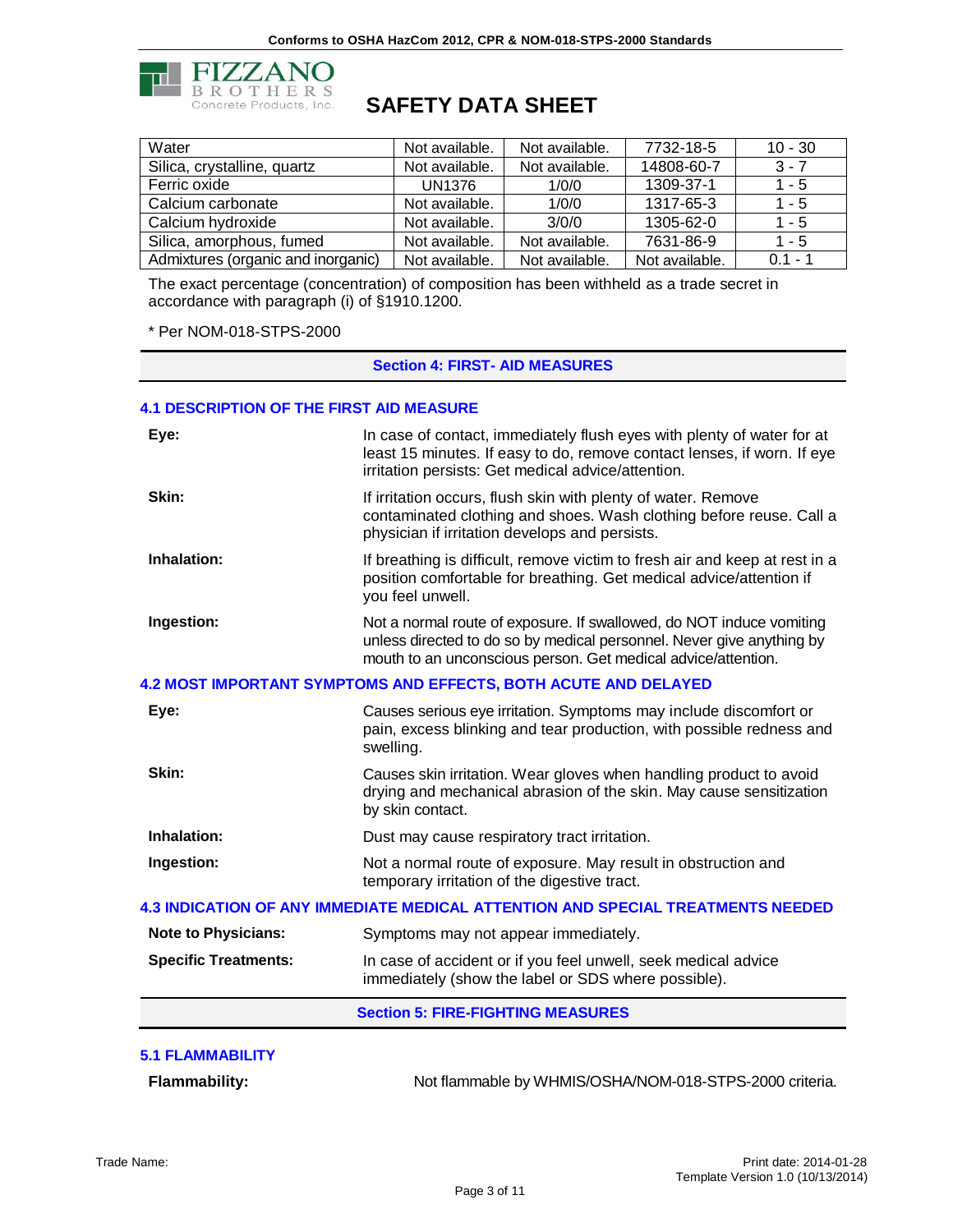

#### **5.2 EXTINGUISHING MEDIA**

**Suitable Extinguishing Media:** Treat for surrounding material.

**Unsuitable Extinguishing Media:** Not available.

**5.3 SPECIAL HAZARDS ARISING FROM THE CHEMICAL**

**Products of Combustion:** May include, and are not limited to: oxides of carbon.

#### **Explosion Data:**

**Sensitivity to Mechanical Impact:** Not available.

**Sensitivity to Static Discharge:** Not available.

#### **5.4 SPECIAL PROTECTIVE EQUIPMENT AND PRECAUTIONS FOR FIRE FIGHTERS**

Keep upwind of fire. Wear full fire fighting turn-out gear (full Bunker gear) and respiratory protection (SCBA).

**Section 6: ACCIDENTAL RELEASE MEASURES** 

#### **6.1 PERSONAL PRECAUTIONS, PROTECTIVE EQUIPMENT AND EMERGENCY PROCEDURES**

Use personal protection recommended in Section 8. Isolate the hazard area and deny entry to unnecessary and unprotected personnel.

#### **6.2 METHODS AND MATERIALS FOR CONTAINMENT AND CLEANING - UP**

| <b>Methods for Containment:</b> | Pick up large pieces, then place in a suitable container. Do not flush to<br>sewer or allow to enter waterways. Use appropriate Personal Protective<br>Equipment (PPE).        |
|---------------------------------|--------------------------------------------------------------------------------------------------------------------------------------------------------------------------------|
| <b>Methods for Cleaning-Up:</b> | Vacuum or sweep material and place in a disposal container. Use wet<br>methods, if appropriate, to reduce the generation of dust. Provide<br>ventilation if dust is generated. |

**Section 7: HANDLING AND STORAGE** 

#### **7.1 PRECAUTIONS FOR SAFE HANDLING**

| Handling:                      | Avoid contact with skin and eyes. Good housekeeping is important to<br>prevent accumulation of dust. Avoid generating and breathing dust.<br>Use wet methods, if appropriate, to reduce the generation of dust. The<br>use of compressed air for cleaning clothing, equipment, etc, is not<br>recommended. Handle with care. When using do not eat or drink.<br>(See section 8) |
|--------------------------------|---------------------------------------------------------------------------------------------------------------------------------------------------------------------------------------------------------------------------------------------------------------------------------------------------------------------------------------------------------------------------------|
| <b>General Hygiene Advice:</b> | Launder contaminated clothing before reuse. Wash hands before<br>eating, drinking, or smoking.                                                                                                                                                                                                                                                                                  |
|                                | 7.2 CONDITIONS FOR SAFE STORAGE, INCLUDING ANY INCOMPATIBILITIES                                                                                                                                                                                                                                                                                                                |
| Storage:                       | Avoid any dust buildup by frequent cleaning and suitable construction of                                                                                                                                                                                                                                                                                                        |

**Storage:** Avoid any dust buildup by frequent cleaning and suitable construction of the storage area. (See section 10)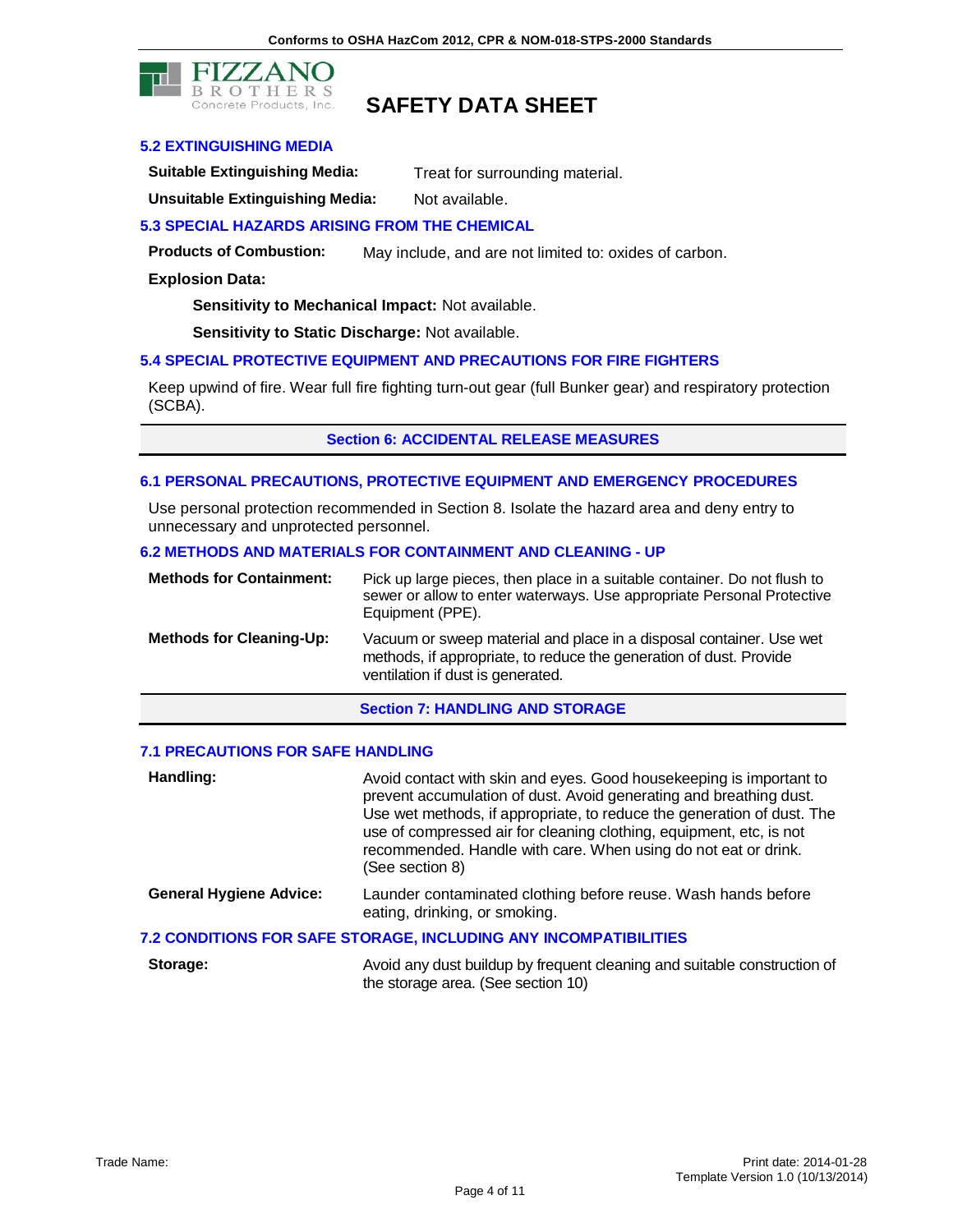

#### **Section 8: EXPOSURE CONTROLS/PERSONAL PROTECTION**

#### **8.1 CONTROL PARAMETERS**

#### **Exposure Guidelines**

| <b>Occupational Exposure Limits</b> |                                                          |                                                   |  |
|-------------------------------------|----------------------------------------------------------|---------------------------------------------------|--|
| Ingredient                          | <b>OSHA-PEL</b>                                          | <b>ACGIH-TLV</b>                                  |  |
|                                     |                                                          |                                                   |  |
| Coarse aggregate                    | Not available.                                           | Not available.                                    |  |
|                                     |                                                          | 1 mg/m <sup>3</sup> (no asbestos and $<$ 1%       |  |
| Portland cement                     | 15 mg/m <sup>3</sup> (total); 5 mg/m <sup>3</sup> (resp) | crystalline silica, respirable fraction)          |  |
| Ashes (residues)                    | Not available.                                           | Not available.                                    |  |
| Slags, ferrous metal,               |                                                          |                                                   |  |
| blast furnace                       | Not available.                                           | Not available.                                    |  |
| Water                               | Not available.                                           | Not available.                                    |  |
|                                     | $((10 \text{ mg/m}^3)/(%SiO2+2)$ (resp))                 |                                                   |  |
|                                     | $((30 \text{ mg/m}^3)/(96 \text{SiO}_2 + 2)$ (total))    |                                                   |  |
| Silica, crystalline, quartz         | $((250)/(%SiO2+5)$ mppcf (resp))                         | $0.025$ mg/m <sup>3</sup>                         |  |
| Ferric oxide                        | $10 \text{ mg/m}^3$                                      | 5 mg/m <sup>3</sup> (iron oxide fume; dust as Fe) |  |
| Calcium carbonate                   | 15 mg/m <sup>3</sup> (total); 5 mg/m <sup>3</sup> (resp) | 10 mg/m <sup>3</sup>                              |  |
| Calcium hydroxide                   | 15 mg/m <sup>3</sup> (total); 5 mg/m <sup>3</sup> (resp) | 5 mg/ $m3$                                        |  |
| Silica, amorphous, fumed            | 80 mg/m <sup>3</sup> /%SiO <sub>2</sub>                  | $10 \text{ mg/m}^3$                               |  |
| Admixtures (organic and             |                                                          |                                                   |  |
| inorganic)                          | Not available.                                           | Not available.                                    |  |

#### **8.2 EXPOSURE CONTROLS**

**Engineering Controls:** When using product, provide local and general exhaust ventilation to keep airborne dust concentrations below exposure limits. Use wet methods, if appropriate, to reduce the generation of dust.

#### **8.3 INDIVIDUAL PROTECTIVE MEASURES**

**Personal Protective Equipment:**

**Eye/Face Protection:** Safety glasses or goggles are recommended when using product.

**Skin Protection:**

**Hand Protection:** Wear suitable gloves.

**Body Protection:** Wear suitable protective clothing.

- **Respiratory Protection:** A NIOSH approved dust mask or filtering facepiece is recommended in poorly ventilated areas or when permissible exposure limits may be exceeded. Respirators should be selected by and used under the direction of a trained health and safety professional following requirements found in OSHA's respirator standard (29 CFR 1910.134) and ANSI's standard for respiratory protection (Z88.2).
- **General Health and Safety Measures:** Handle according to established industrial hygiene and safety practices. Do not eat, smoke or drink where material is handled, processed or stored. Wash hands carefully before eating or smoking.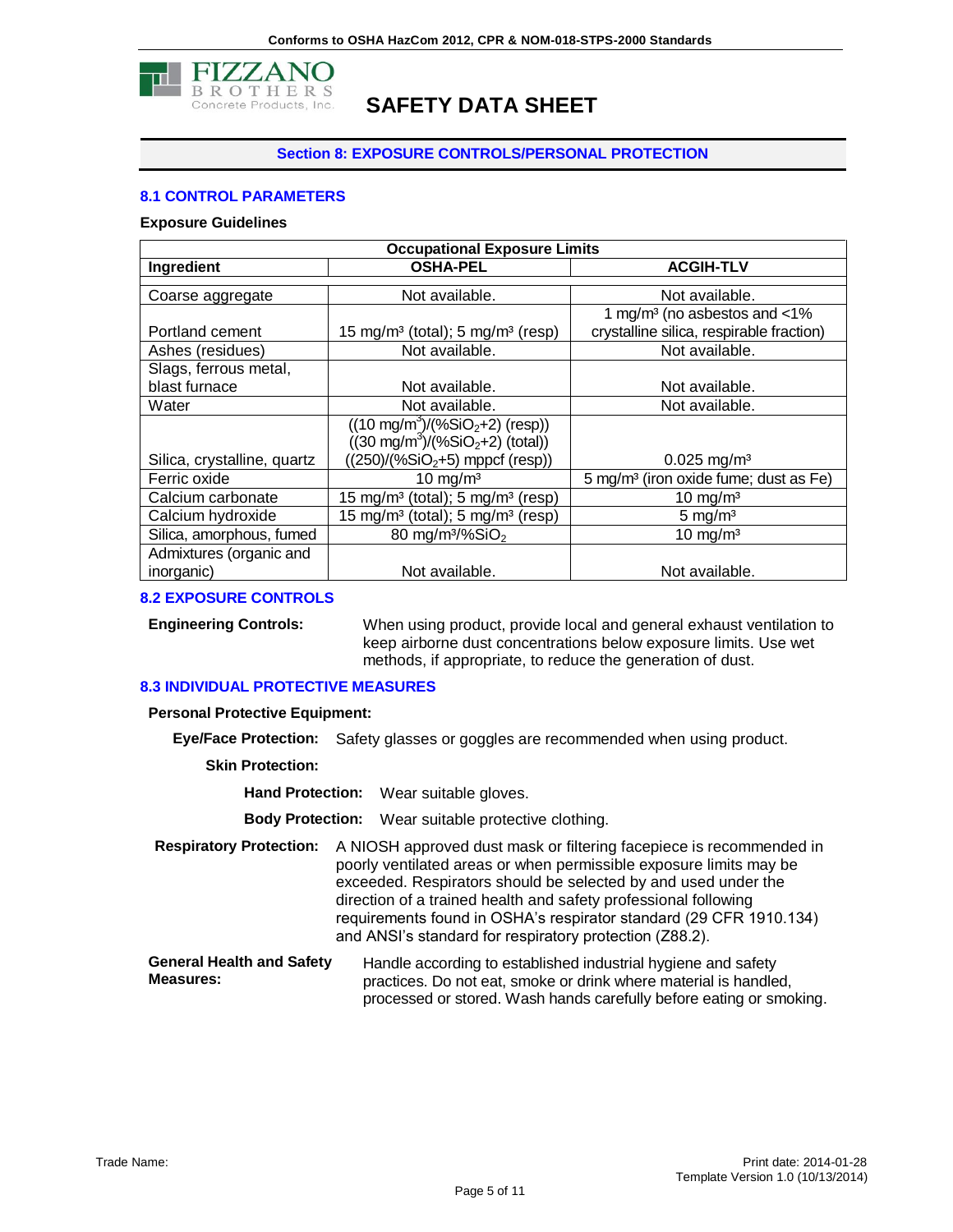

#### **Section 9: PHYSICAL AND CHEMICAL PROPERTIES**

#### **9.1 INFORMATION ON BASIC PHYSICAL AND CHEMICAL PROPERTIES**

| Appearance:                                     | Fully cured and hydrated concrete. |
|-------------------------------------------------|------------------------------------|
| Color:                                          | Not available.                     |
| Odor:                                           | Odorless.                          |
| <b>Odor Threshold:</b>                          | Not available.                     |
| <b>Physical State:</b>                          | Solid.                             |
| pH:                                             | Not available.                     |
| <b>Melting Point/Freezing Point:</b>            | Not available.                     |
| <b>Initial Boiling Point and Boiling Range:</b> | Not available.                     |
| <b>Flash Point:</b>                             | Not available.                     |
| <b>Evaporation Rate:</b>                        | Not available.                     |
| <b>Flammability:</b>                            | Not flammable.                     |
| Lower Flammability/Explosive Limit:             | Not available.                     |
| <b>Upper Flammability/Explosive Limit:</b>      | Not available.                     |
| <b>Vapor Pressure:</b>                          | Not available.                     |
| <b>Vapor Density:</b>                           | Not available.                     |
| <b>Relative Density/Specific Gravity:</b>       | Not available.                     |
| Solubility:                                     | Insoluble.                         |
| Partition coefficient: n-octanol/water:         | Not available.                     |
| <b>Auto-ignition Temperature:</b>               | Not available.                     |
| <b>Decomposition Temperature:</b>               | Not available.                     |
| <b>Viscosity:</b>                               | Not available.                     |
| <b>Oxidizing Properties:</b>                    | Not available.                     |
| <b>Explosive Properties:</b>                    | Not available.                     |

**Section 10: STABILITY AND REACTIVITY**

#### **10.1 REACTIVITY**

No dangerous reaction known under conditions of normal use.

#### **10.2 CHEMICAL STABILITY**

Stable under normal conditions of use.

#### **10.3 POSSIBILITY OF HAZARDOUS REACTIONS**

No dangerous reaction known under conditions of normal use.

#### **10.4 CONDITIONS TO AVOID**

None known.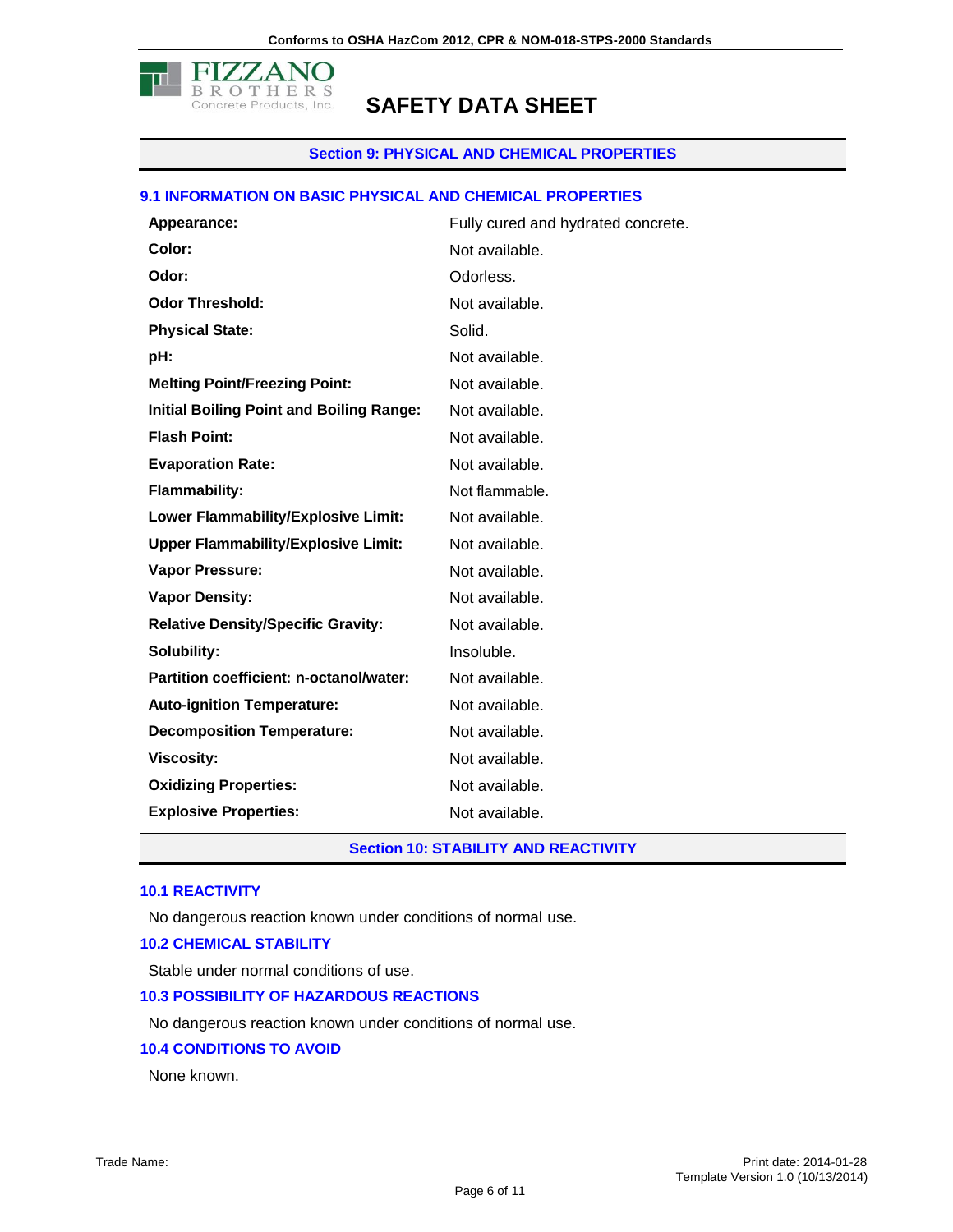

#### **10.5 INCOMPATIBLE MATERIALS**

None known.

#### **10.6 HAZARDOUS DECOMPOSITION PRODUCTS**

None known.

#### **Section 11: TOXICOLOGICAL INFORMATION**

#### **11.1 INFORMATION ON TOXICOLOGICAL EFFECTS**

**Likely Routes of Exposure:** Skin contact, eye contact, and inhalation.

#### **Symptoms related to physical/chemical/toxicological characteristics:**

- **Eye:** Causes serious eye irritation. Symptoms may include discomfort or pain, excess blinking and tear production, with possible redness and swelling.
- **Skin:** Causes skin irritation. Wear gloves when handling product to avoid drying and mechanical abrasion of the skin. May cause sensitization by skin contact.
- **Ingestion:** Not a normal route of exposure. May result in obstruction and temporary irritation of the digestive tract.

**Inhalation:** Dust may cause respiratory tract irritation.

#### **Acute Toxicity:**

| Ingredient                  | <b>IDLH</b>                             | <b>LC50</b>                | <b>LD50</b>                 |
|-----------------------------|-----------------------------------------|----------------------------|-----------------------------|
| Coarse aggregate            | Not available.                          | Not available.             | Not available.              |
| Portland cement             | 5000 mg/m <sup>3</sup>                  | Not available.             | Not available.              |
| Ashes (residues)            | Not available.                          | Not available.             | Oral $>$ 2000 mg/kg, rat    |
| Slags, ferrous metal,       |                                         |                            |                             |
| blast furnace               | Not available.                          | Not available.             | Not available.              |
|                             |                                         | Inhalation 90000           | Oral >90000 mg/kg, rat      |
| Water                       | Not available.                          | mg/m <sup>3</sup> /4h, rat | Dermal >90000 mg/kg, rabbit |
|                             | Ca [25 mg/m <sup>3</sup> (cristobalite, |                            |                             |
|                             | tridymite); 50 mg/m <sup>3</sup>        |                            |                             |
| Silica, crystalline, quartz | (quartz, tripoli)]                      | Not available.             | Oral 500 mg/kg, rat         |
| Ferric oxide                | 2500 mg Fe $/m3$                        | Not available.             | Oral >10000 mg/kg, rat      |
| Calcium carbonate           | Not available.                          | Not available.             | Oral 6450 mg/kg, rat        |
| Calcium hydroxide           | Not available.                          | Not available.             | Oral 7340 mg/kg, rat        |
|                             |                                         | Inhalation                 | Oral >5000 mg/kg, rat       |
| Silica, amorphous, fumed    | Not available.                          | ≥58.8 mg/l/1h, rat         | Dermal >2000 mg/kg, rabbit  |
| Admixtures (organic and     |                                         |                            |                             |
| inorganic)                  | Not available.                          | Not available.             | Not available.              |

| <b>Calculated overall Chemical Acute Toxicity Values</b>     |             |  |                                                                                                           |
|--------------------------------------------------------------|-------------|--|-----------------------------------------------------------------------------------------------------------|
| <b>LC50 (inhalation)</b>                                     | LD50 (oral) |  | LD50 (dermal)                                                                                             |
| $> 5$ mg/l/4h, rat<br>> 2000 mg/kg, rat                      |             |  | > 2000 mg/kg, rabbit                                                                                      |
| <b>Ingredient</b>                                            |             |  | <b>Chemical Listed as Carcinogen or</b><br><b>Potential Carcinogen</b><br>(NTP, IARC, OSHA, ACGIH, CP65)* |
| Coarse aggregate                                             |             |  | Not listed.                                                                                               |
| Portland cement<br>$G-A4$<br>Not listed.<br>Ashes (residues) |             |  |                                                                                                           |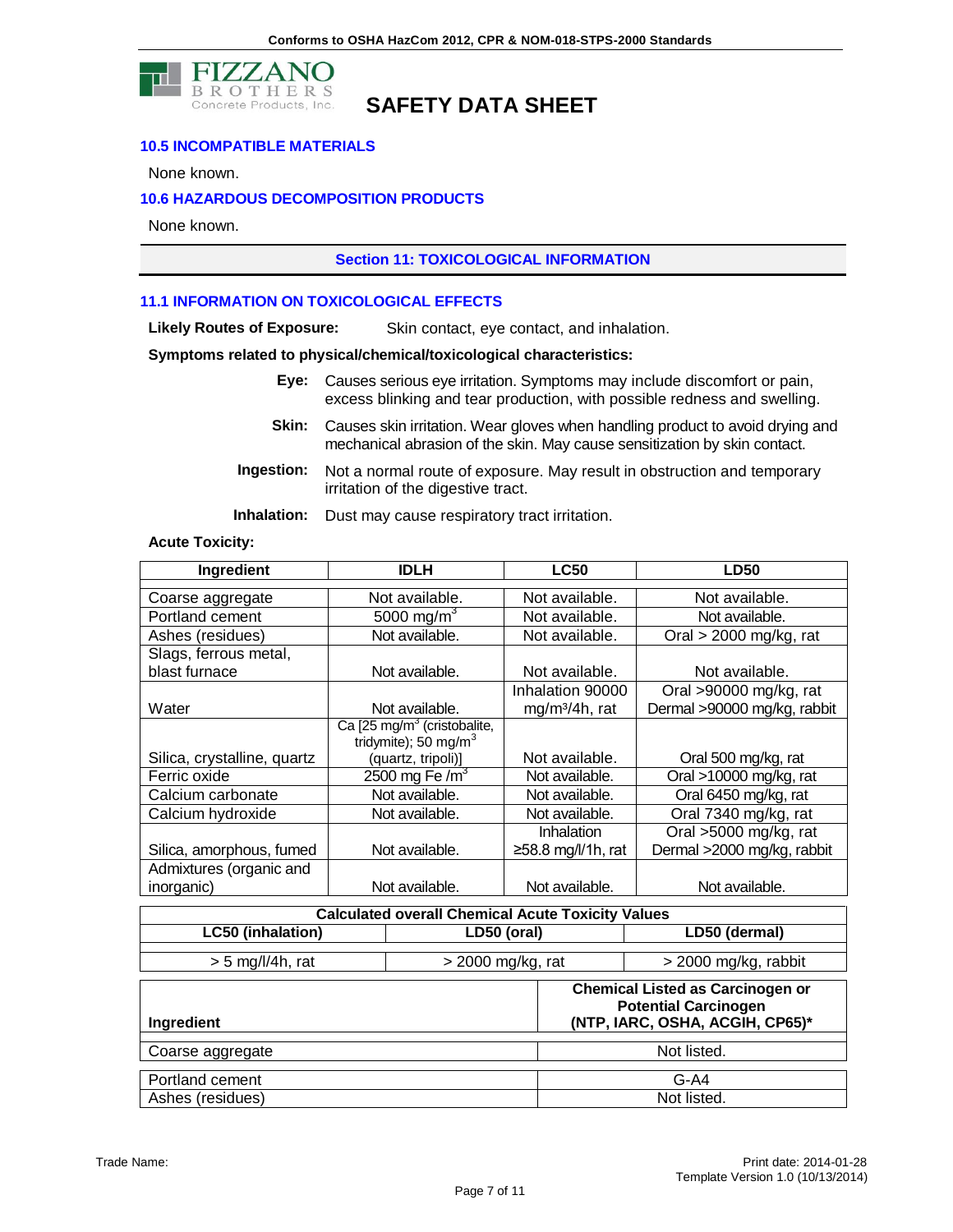

| Slags, ferrous metal, blast furnace | Not listed.             |
|-------------------------------------|-------------------------|
| Water                               | Not listed.             |
| Silica, crystalline, quartz         | G-A2, I-1, N-1, O, CP65 |
| Ferric oxide                        | $G-A4. I-3$             |
| Calcium carbonate                   | Not listed.             |
| Calcium hydroxide                   | Not listed.             |
| Silica, amorphous, fumed            | l-3                     |
| Admixtures (organic and inorganic)  | Not listed.             |

\* See Section 15 for more information.

#### **11.2 DELAYED, IMMEDIATE, AND CHRONIC EFFECTS OF SHORT- AND LONG-TERM EXPOSURE**

| <b>Skin Corrosion/Irritation:</b>     | Causes skin irritation.                                                                                                                                                                                                                                                                                                                                                                                                                                                                                                                                                                                                                                                                                                                   |
|---------------------------------------|-------------------------------------------------------------------------------------------------------------------------------------------------------------------------------------------------------------------------------------------------------------------------------------------------------------------------------------------------------------------------------------------------------------------------------------------------------------------------------------------------------------------------------------------------------------------------------------------------------------------------------------------------------------------------------------------------------------------------------------------|
| <b>Serious Eye Damage/Irritation:</b> | Causes serious eye irritation.                                                                                                                                                                                                                                                                                                                                                                                                                                                                                                                                                                                                                                                                                                            |
| <b>Respiratory Sensitization:</b>     | Based on available data, the classification criteria are not met.                                                                                                                                                                                                                                                                                                                                                                                                                                                                                                                                                                                                                                                                         |
| <b>Skin Sensitization:</b>            | May cause an allergic skin reaction.                                                                                                                                                                                                                                                                                                                                                                                                                                                                                                                                                                                                                                                                                                      |
| <b>STOT-Single Exposure:</b>          | Dust may cause respiratory tract irritation.                                                                                                                                                                                                                                                                                                                                                                                                                                                                                                                                                                                                                                                                                              |
| <b>Chronic Health Effects:</b>        |                                                                                                                                                                                                                                                                                                                                                                                                                                                                                                                                                                                                                                                                                                                                           |
| Carcinogenicity:                      | Respirable dust may contain crystalline silica, known to cause cancer.                                                                                                                                                                                                                                                                                                                                                                                                                                                                                                                                                                                                                                                                    |
| <b>Germ Cell Mutagenicity:</b>        | Based on available data, the classification criteria are not met.                                                                                                                                                                                                                                                                                                                                                                                                                                                                                                                                                                                                                                                                         |
| <b>Reproductive Toxicity:</b>         |                                                                                                                                                                                                                                                                                                                                                                                                                                                                                                                                                                                                                                                                                                                                           |
| Developmental:                        | Based on available data, the classification criteria are not met.                                                                                                                                                                                                                                                                                                                                                                                                                                                                                                                                                                                                                                                                         |
| Teratogenicity:                       | Based on available data, the classification criteria are not met.                                                                                                                                                                                                                                                                                                                                                                                                                                                                                                                                                                                                                                                                         |
| <b>Embryotoxicity:</b>                | Based on available data, the classification criteria are not met.                                                                                                                                                                                                                                                                                                                                                                                                                                                                                                                                                                                                                                                                         |
| <b>Fertility:</b>                     | Based on available data, the classification criteria are not met.                                                                                                                                                                                                                                                                                                                                                                                                                                                                                                                                                                                                                                                                         |
| <b>STOT-Repeated Exposure:</b>        | Causes damage to lungs through prolonged or repeated exposure.<br>Respirable crystalline silica in the form of quartz or cristobalite from<br>occupational sources is listed by the International Agency for<br>Research on Cancer (IARC) and National Toxicology Program<br>(NTP) as a lung carcinogen. Prolonged exposure to respirable<br>crystalline silica has been known to cause silicosis, a lung disease,<br>which may be disabling. While there may be a factor of individual<br>susceptibility to a given exposure to respirable silica dust, the risk of<br>contracting silicosis and the severity of the disease is clearly related<br>to the amount of dust exposure and the length of time (usually<br>years) of exposure. |
| <b>Aspiration Hazard:</b>             | Based on available data, the classification criteria are not met.                                                                                                                                                                                                                                                                                                                                                                                                                                                                                                                                                                                                                                                                         |
| <b>Toxicologically Synergistic</b>    |                                                                                                                                                                                                                                                                                                                                                                                                                                                                                                                                                                                                                                                                                                                                           |
| <b>Materials:</b>                     | Not available.                                                                                                                                                                                                                                                                                                                                                                                                                                                                                                                                                                                                                                                                                                                            |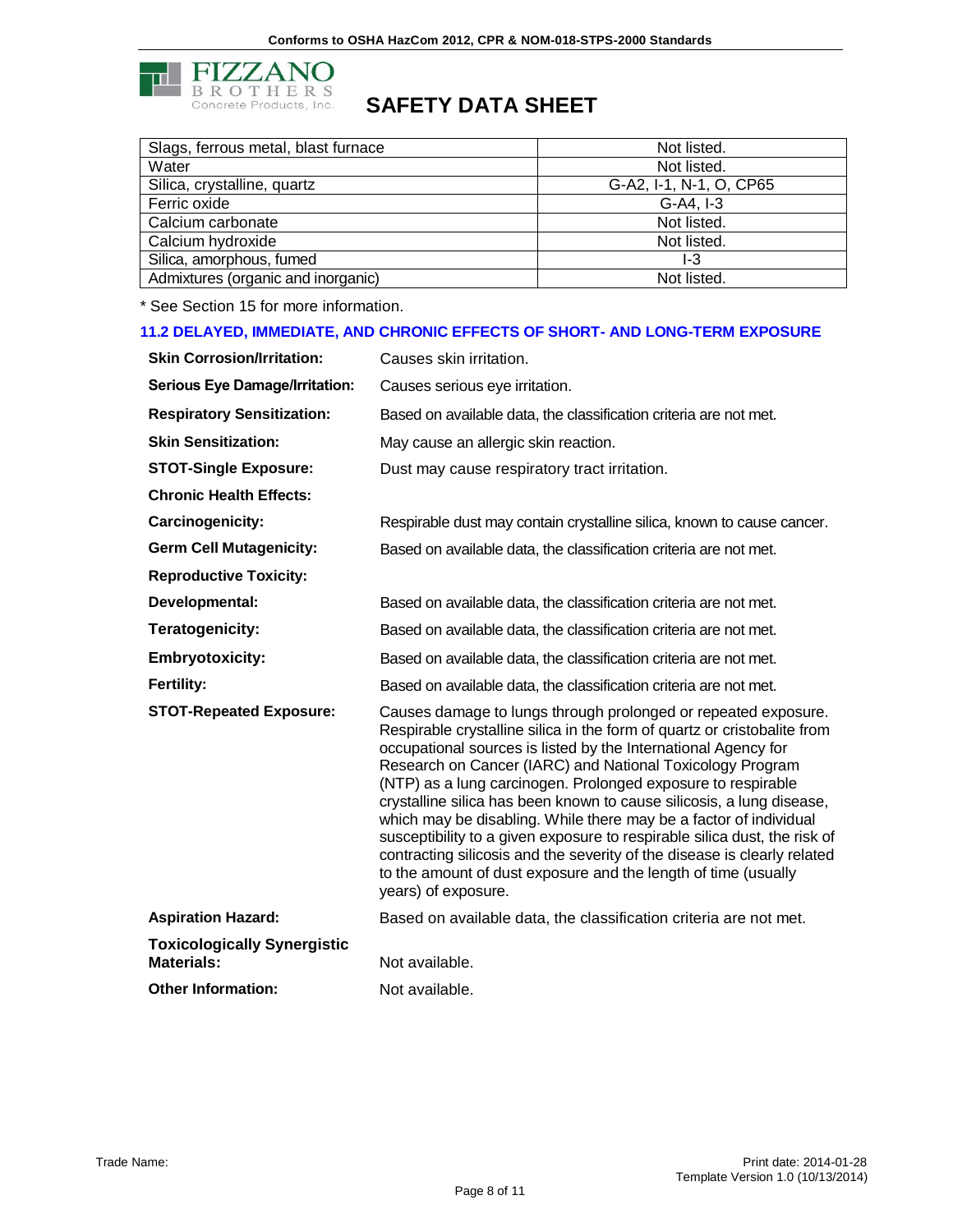

**Section 12: ECOLOGICAL INFORMATION**

#### **12.1 ECOTOXICITY**

**Acute/Chronic Toxicity:** No ecological consideration when used according to directions.

#### **12.2 PERSISTENCE AND DEGRADABILITY**

Not available.

#### **12.3 BIOACCUMULATIVE POTENTIAL**

**Bioaccumulation:** Not available.

### **12.4 MOBILITY IN SOIL**

Not available.

#### **12.5 OTHER ADVERSE EFFECTS**

Not available.

**Section 13: DISPOSAL CONSIDERATIONS**

#### **13.1 WASTE TREATMENT METHODS**

**Disposal Method:** This material must be disposed of in accordance with all local, state, provincial, and federal regulations.

**Other disposal recommendations:** Not available.

**Section 14: TRANSPORT INFORMATION**

#### **14.1 UN NUMBER**

| <b>DOT</b>                                                                    | <b>TDG</b>      | NOM-004-SCT2-1994 |
|-------------------------------------------------------------------------------|-----------------|-------------------|
| Not regulated.                                                                | Not regulated.  | Not regulated.    |
| <b>14.2 UN PROPER SHIPPING NAME</b>                                           |                 |                   |
| <b>DOT</b>                                                                    | <b>TDG</b>      | NOM-004-SCT2-1994 |
| Not applicable.                                                               | Not applicable. | Not applicable.   |
| <b>14.3 TRANSPORT HAZARD CLASS (ES)</b>                                       |                 |                   |
| <b>DOT</b>                                                                    | <b>TDG</b>      | NOM-004-SCT2-1994 |
| Not applicable.                                                               | Not applicable. | Not applicable.   |
| <b>14.4 PACKING GROUP</b>                                                     |                 |                   |
| <b>DOT</b>                                                                    | <b>TDG</b>      | NOM-004-SCT2-1994 |
| Not applicable.                                                               | Not applicable. | Not applicable.   |
| <b>14.5 ENVIRONMENTAL HAZARDS</b>                                             |                 |                   |
| Not available.                                                                |                 |                   |
| 14.6 TRANSPORT IN BULK ACCORDING TO ANNEX II OF MARPOL 73/78 AND THE IBC CODE |                 |                   |
| Not available.                                                                |                 |                   |

#### **14.7 SPECIAL PRECAUTIONS FOR USER**

Do not handle until all safety precautions have been read and understood.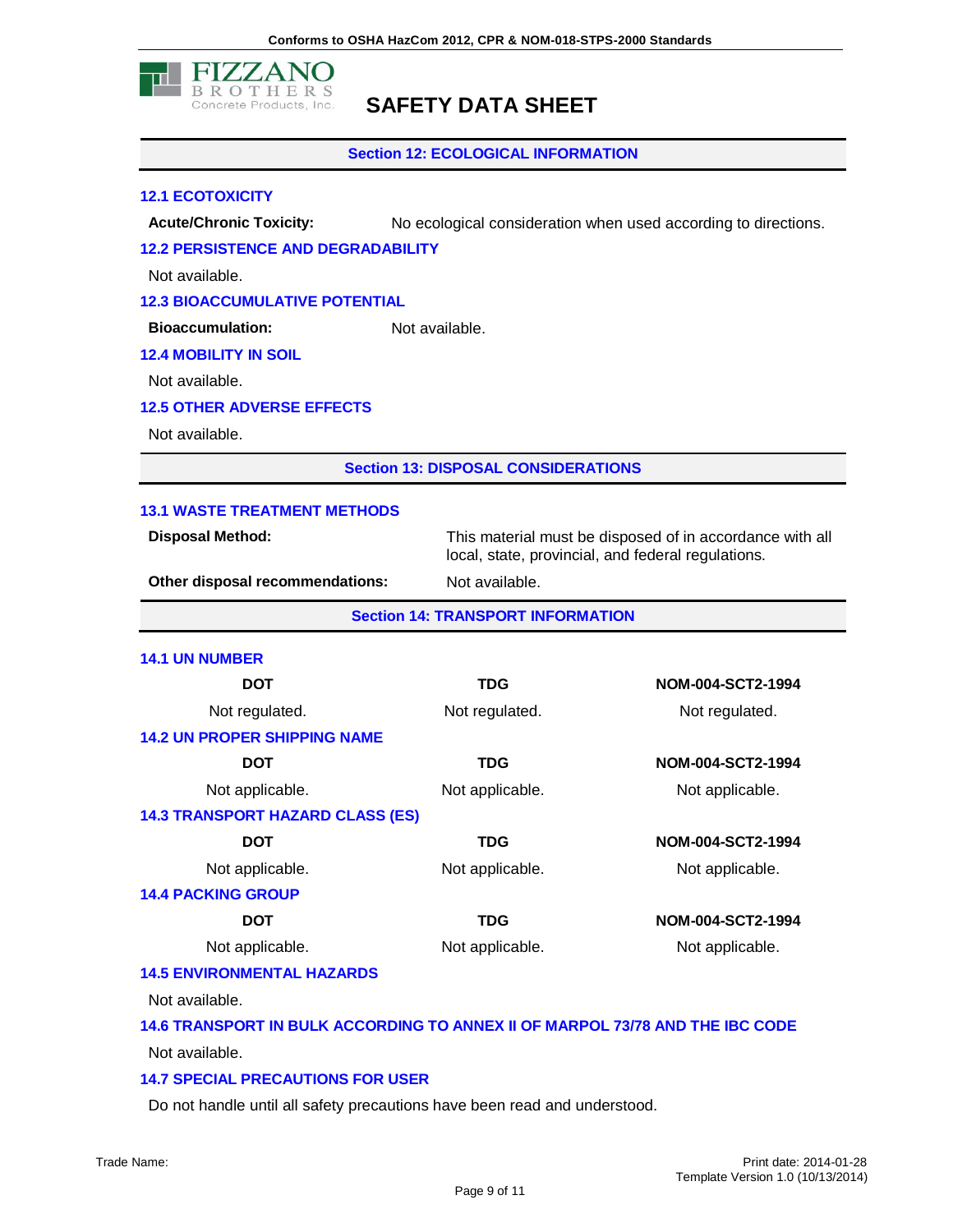

#### **Section 15: REGULATORY INFORMATION**

#### **15.1 SAFETY, HEALTH AND ENVIRONMENTAL REGULATIONS/ LEGISLATIONS SPECIFIC FOR THE CHEMICAL**

**Canada:** This product has been classified in accordance with the hazard criteria of the Controlled Products Regulations and the SDS contains all the information required by the Controlled Products Regulations.

**US:** SDS prepared pursuant to the Hazard Communication Standard (CFR29 1910.1200) HazCom 2012

| <b>SARA Title III</b>               |                                        |                                     |                            |                       |  |
|-------------------------------------|----------------------------------------|-------------------------------------|----------------------------|-----------------------|--|
| Ingredient                          | <b>Section 302</b><br>(EHS) TPQ (lbs.) | <b>Section 304</b><br>EHS RQ (lbs.) | <b>CERCLA</b><br>RQ (lbs.) | <b>Section</b><br>313 |  |
| Coarse aggregate                    | Not listed.                            | Not listed.                         | Not listed.                | Not listed.           |  |
| Portland cement                     | Not listed.                            | Not listed.                         | Not listed.                | Not listed.           |  |
| Ashes (residues)                    | Not listed.                            | Not listed.                         | Not listed.                | Not listed.           |  |
| Slags, ferrous metal, blast furnace | Not listed.                            | Not listed.                         | Not listed.                | Not listed.           |  |
| Water                               | Not listed.                            | Not listed.                         | Not listed.                | Not listed.           |  |
| Silica, crystalline, quartz         | Not listed.                            | Not listed.                         | Not listed.                | Not listed.           |  |
| Ferric oxide                        | Not listed.                            | Not listed.                         | Not listed.                | Not listed.           |  |
| Calcium carbonate                   | Not listed.                            | Not listed.                         | Not listed.                | Not listed.           |  |
| Calcium hydroxide                   | Not listed.                            | Not listed.                         | Not listed.                | Not listed.           |  |
| Silica, amorphous, fumed            | Not listed.                            | Not listed.                         | Not listed.                | Not listed.           |  |
| Admixtures (organic and inorganic)  | Not listed.                            | Not listed.                         | Not listed.                | Not listed.           |  |

**Mexico:** SDS prepared pursuant to NOM-018-STPS-2000.

#### **State Regulations**

#### **California Proposition 65:**

This product contains Crystalline Silica, Quartz and may also contain trace amounts of other chemicals known to the State of California to cause cancer, birth defects or other reproductive harm which may be released upon sanding/cutting/grinding/drilling.

#### **Global Inventories:**

| Ingredient                          | Canada<br><b>DSL/NDSL</b> | <b>USA</b><br><b>TSCA</b> |
|-------------------------------------|---------------------------|---------------------------|
|                                     |                           |                           |
| Coarse aggregate                    | Not available.            | Not available.            |
| Portland cement                     | <b>DSL</b>                | Yes.                      |
| Ashes (residues)                    | <b>DSL</b>                | Yes.                      |
| Slags, ferrous metal, blast furnace | <b>DSL</b>                | Yes.                      |
| Water                               | <b>DSL</b>                | Yes.                      |
| Silica, crystalline, quartz         | <b>DSL</b>                | Yes.                      |
| Ferric oxide                        | <b>DSL</b>                | Yes.                      |
| Calcium carbonate                   | <b>NDSL</b>               | Yes.                      |
| Calcium hydroxide                   | <b>DSL</b>                | Yes.                      |
| Silica, amorphous, fumed            | <b>DSL</b>                | Yes.                      |
| Admixtures (organic and inorganic)  | Not available.            | Not available.            |